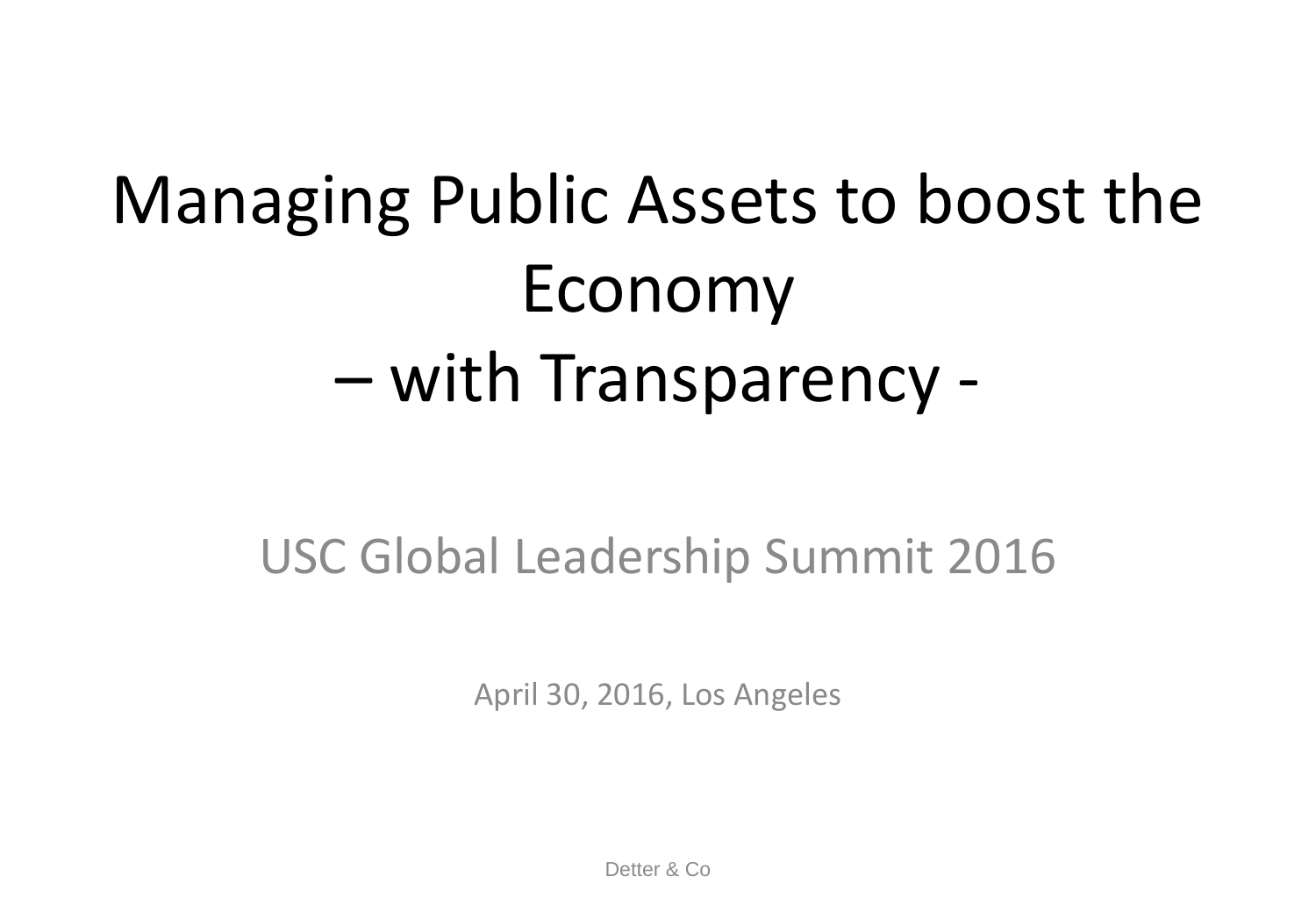- Sitting on a 'gold mine'

**\$75 trillion –** equals Global GDP but more than Global Debt



### **\$ 75 trn - Book Value and mainly Central Government**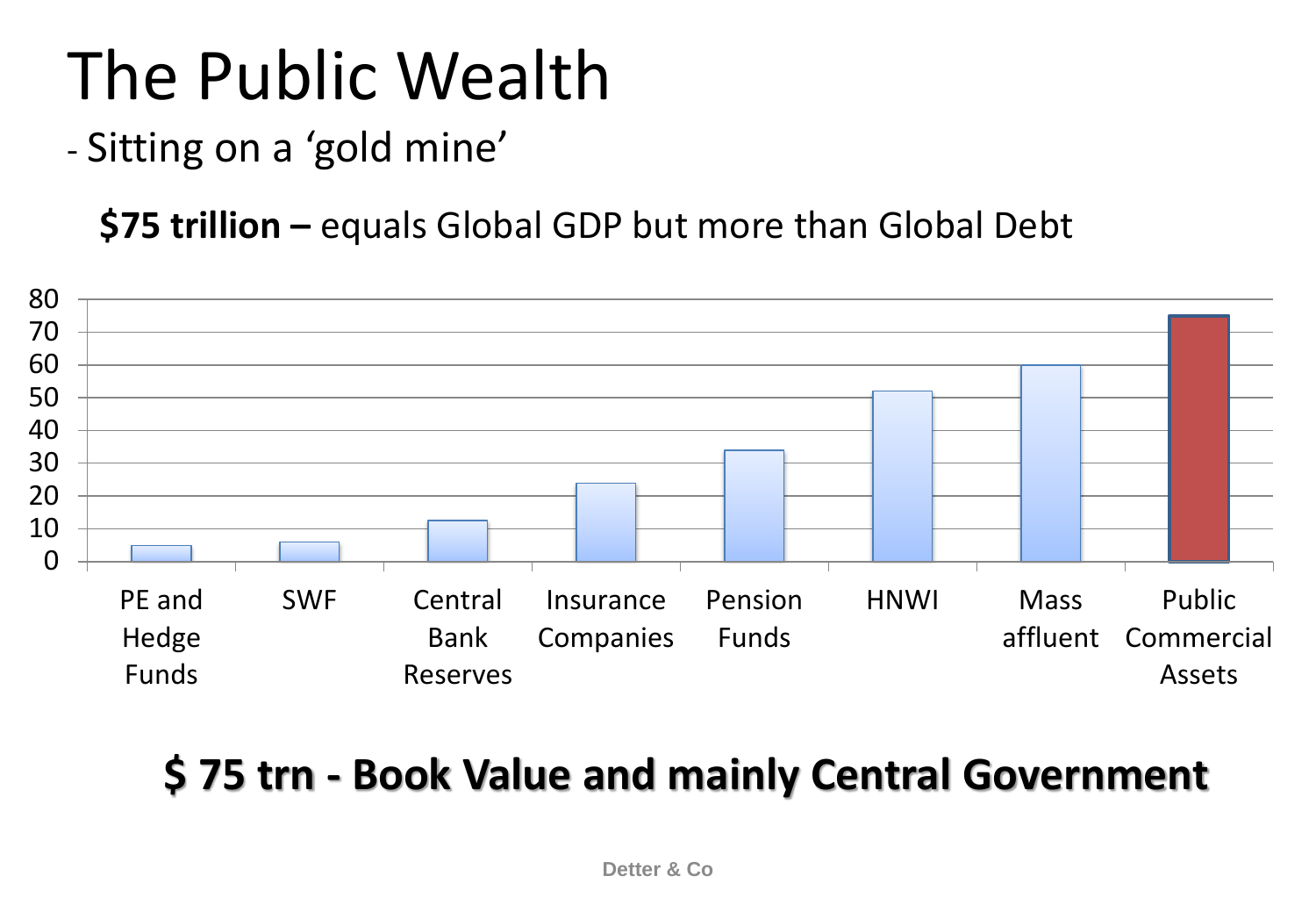- Governments are Wealth Managers

#### **The tip of the iceberg National wealth**



- A multiple of GDP
- Real estate the lion part
- Often also;
	- Transport
	- Energy
	- Water / Waste
	- Finance

#### **Yield not Ownership - is the Key**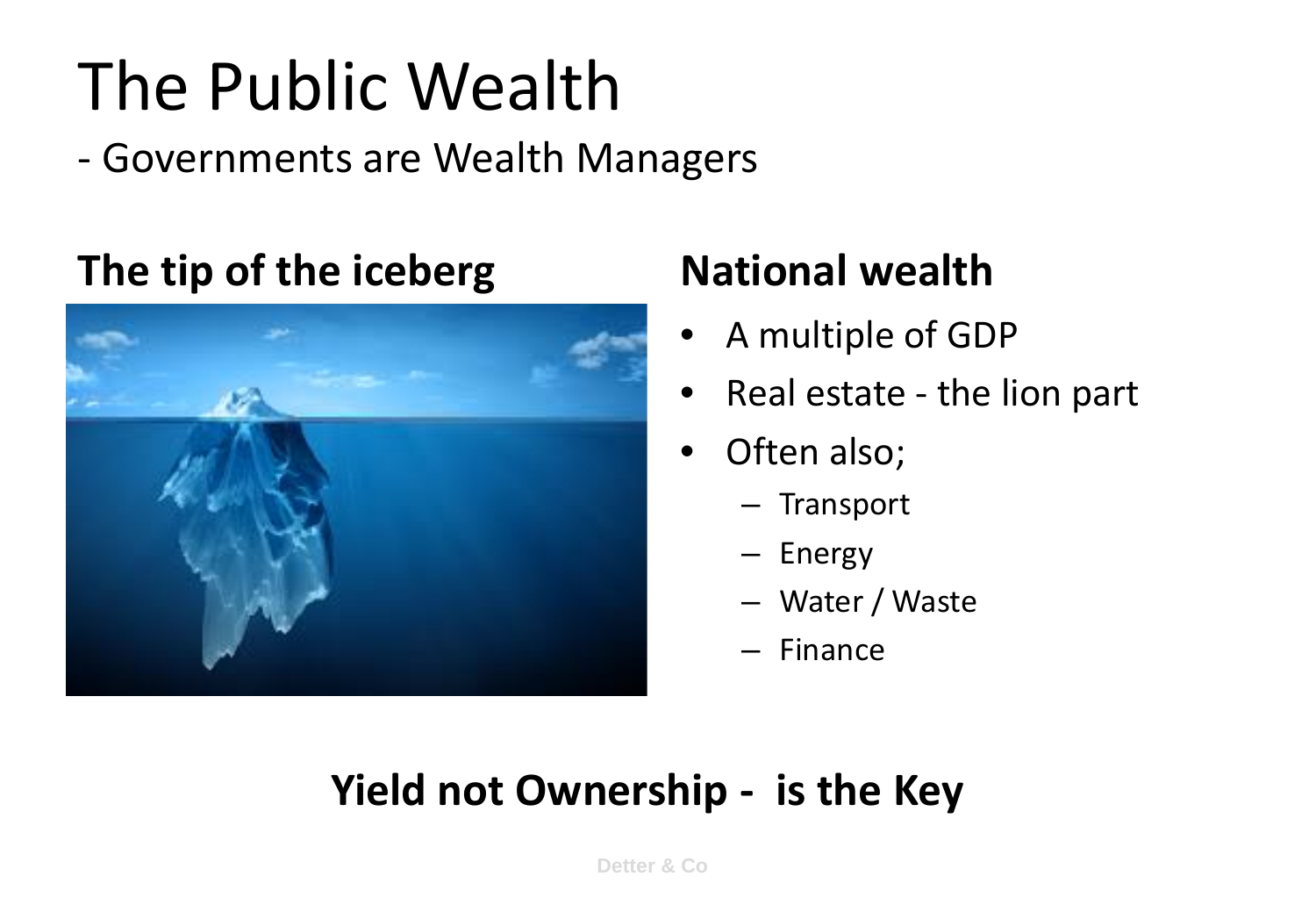#### - What are Commercial Assets?

- Can **generate a fee**, if properly managed
	- Transportation, energy, utilities and real estate
- Real estate with **alternative use**
	- Nearly every asset, except for those of cultural and symbolic importance
	- An old post office can become residential, or offices
	- A school can benefit from better location than CBD
	- Even affordable housing can benefit from partial commercial development

#### **Maximizing Value**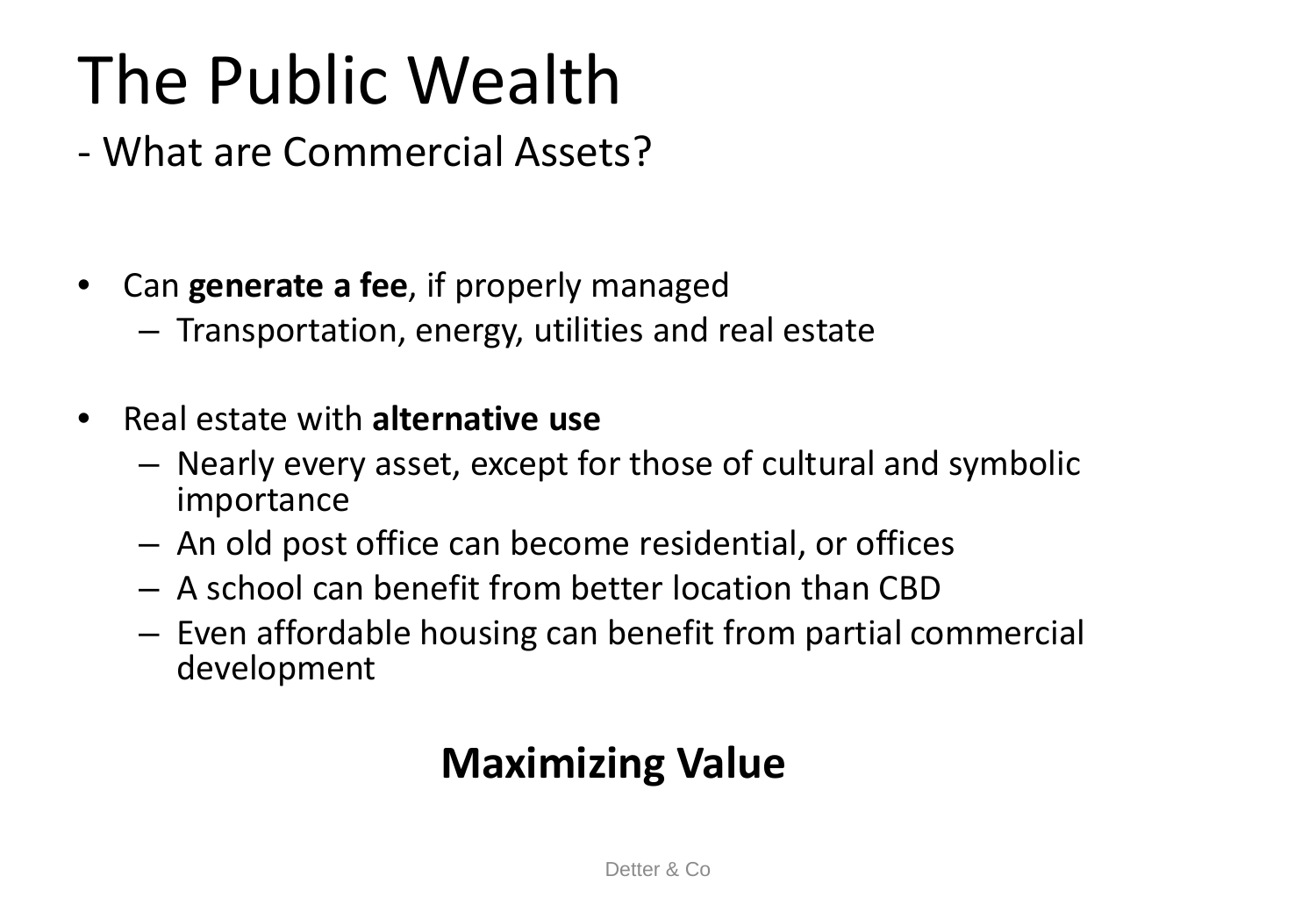- What are Policy Assets?
- Policy operations **funded by tax** to execute a political decision – Social welfare, military, police, government bureaucracy
- Real estate **managed separately** from operations
	- Technology and demography often change demand
- Deregulated activities can **maintain some subsidies**
	- Special needs costed transparently outsourced and procured

#### **Prudent Use of Tax Money**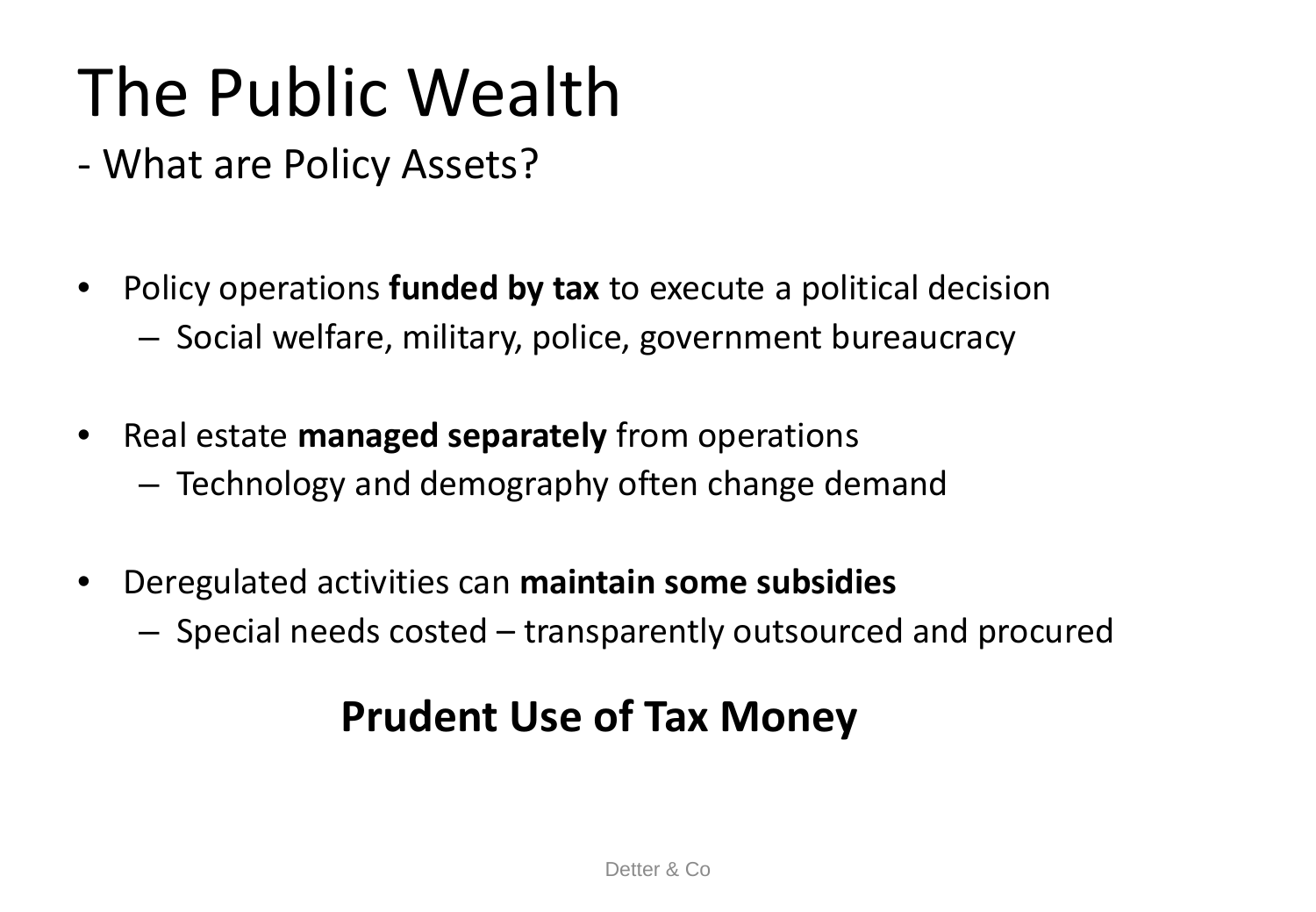- The Georgetown Day School
- Built in the heart of Bethesda in 1789, when this was inexpensive agricultural land
	- Several acres of land, worth hundreds of millions, if put to its **best use** today
	- Value of education is **unrelated** to the value of the land
	- If charged the full opportunity cost to society, the school would have to close
	- Major **misallocation of resources** from social perspective, in spite of its socially desirable output

#### **Transparency of Opportunity Cost is vital for Society**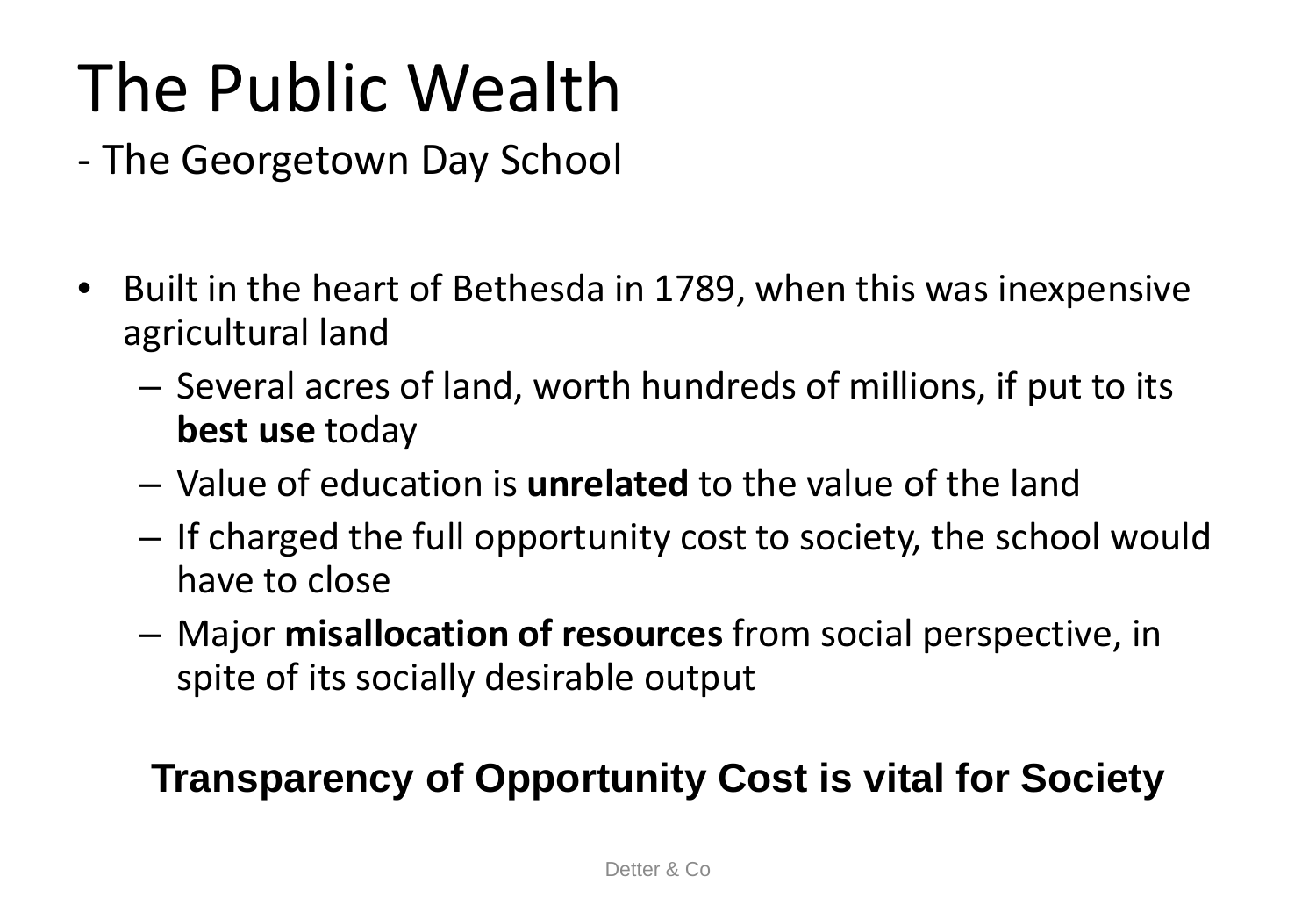-Amtrak as example

- Confusing objectives misallocation of resources
	- 400miles serving 26m passengers
	- 750miles serving 0.4m passengers
	- Half the states served profitable, but all states needed for congressional support
	- \$30bn subsidies since 1971, \$600m loss pa.
- Clear objective separating tracks and operations
	- routes procured in transparent competition to ensure best or maximum value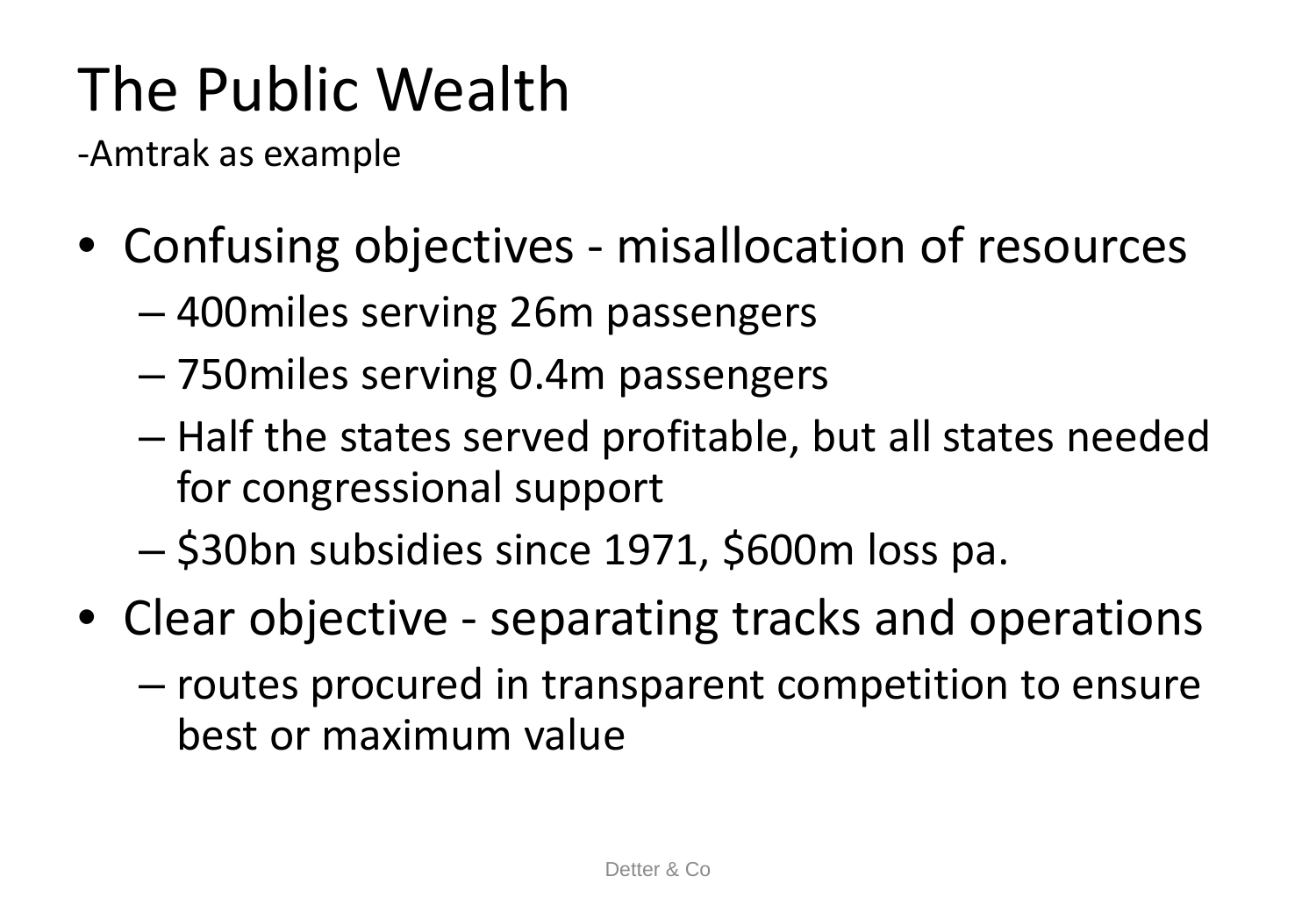- Better management bigger returns
- Public assets can yield **significant return**
	- Temasek, the Urban Wealth Fund has had a **16%** return since 1974
	- MTR, the Hong Kong metro-system, makes as much profit from property development as from its operations
	- The Ontario Teachers' Pension Plan had a **13%** return on real estate alone
- Only 3.5% yield would bridge the investment chasm

#### **Every Penny in Yield – is a Penny saved in Tax or Debt**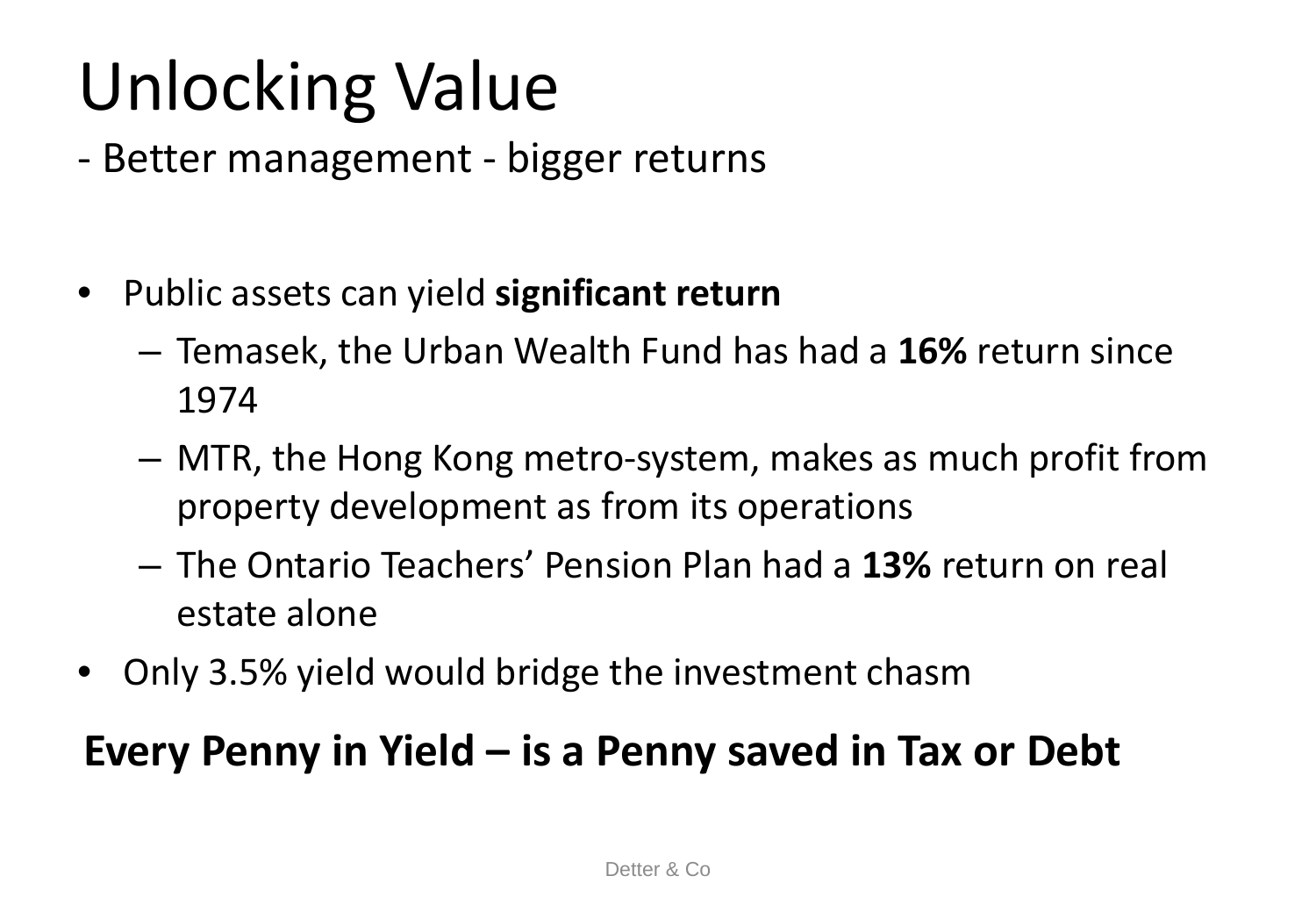- Transparency and independent management



#### **Lack of transparency, guarantees misuse**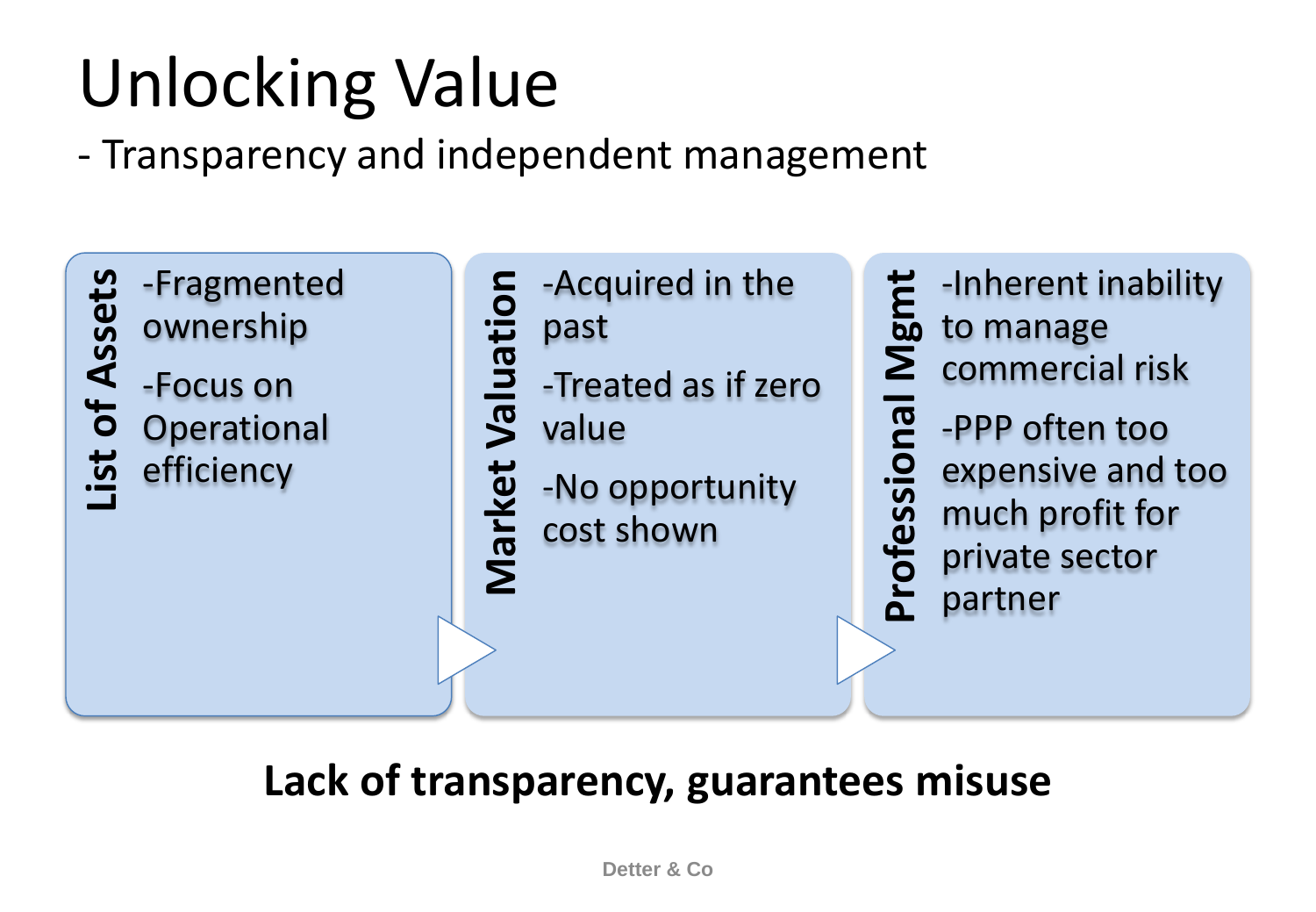- Transparency Process
- **Full inventory** of all public assets
	- Separate commercial and policy assets
- **Market value** to impute an opportunity cost
	- Unused, proprietary used, third party and affordable housing
- **Comprehensive business plan**
	- Show most productive use, or;
	- Cost of using asset sub-optimally
	- Structuring process

#### **The Annual Review - with value and yield - is a start**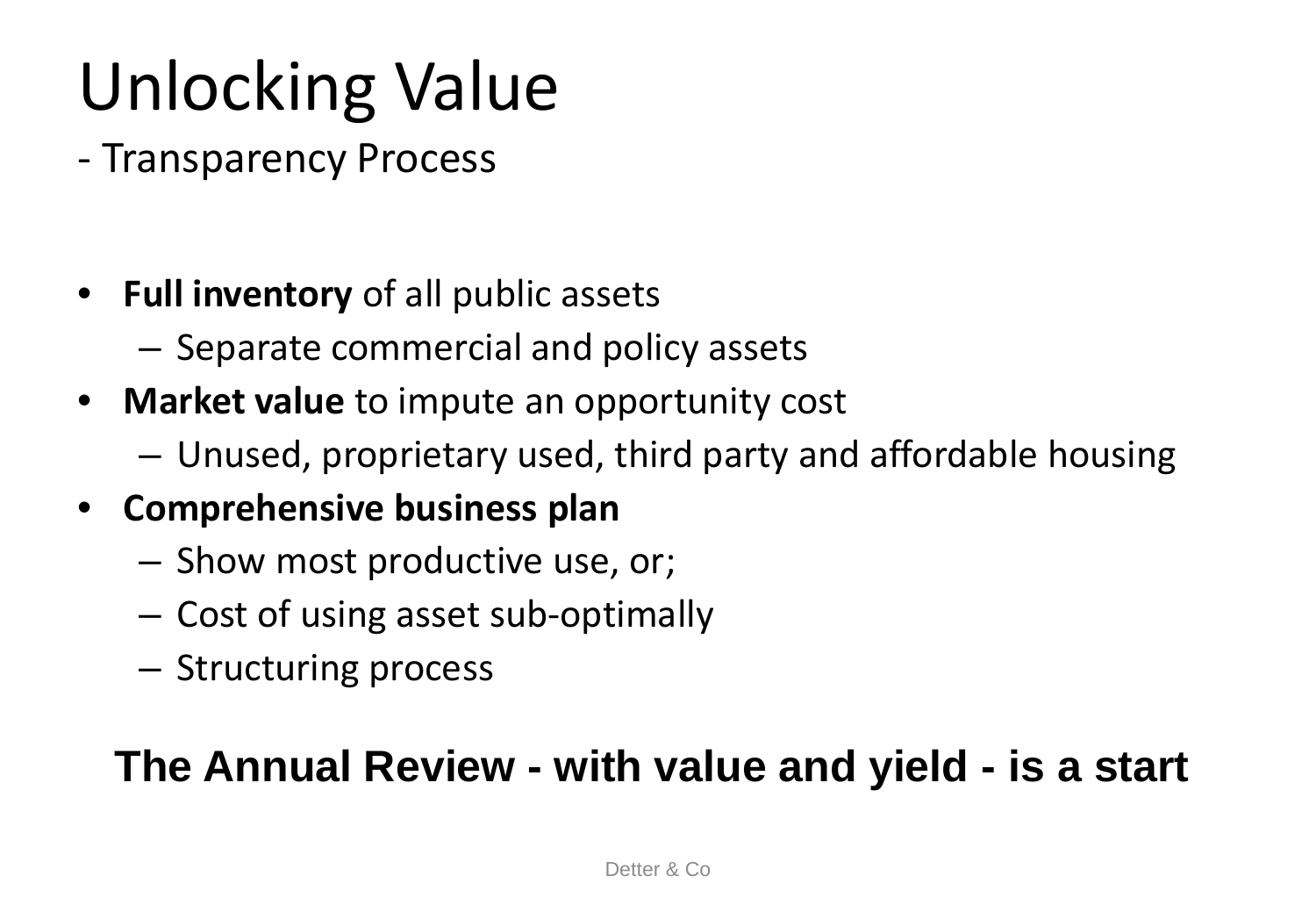- Independent Asset Management



- **Ring-fenced vehicle**
	- Arms-length from shortterm political influence

#### • **Maximising value**

- Private sector professionals
- Incentive system
- **Private sector framework**
	- Accounting, auditing, legal
	- Understood by investors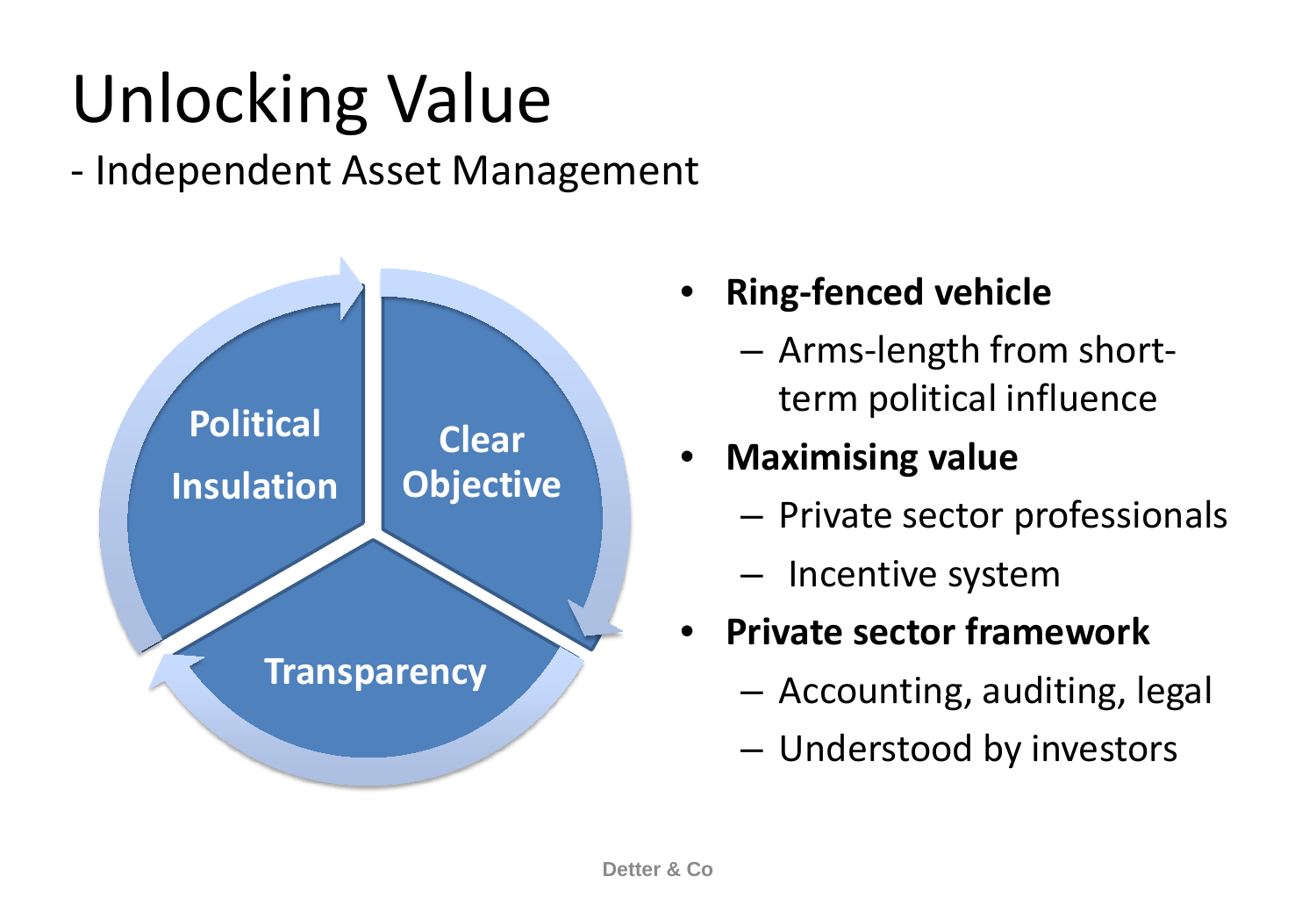- Structuring Process
- Commercialization **Best use** of all assets;
	- Bethesda School, post office, transportation assets
- Optimization **Economies of scale** across the entire portfolio
	- Specialized management in each segment, focused on operational, financial and commercial efficiencies
- Rationalization **Reinvesting** proceeds from sale
	- Mature assets, that reached a fair value can be sold, only if; reinvestment is yielding a higher return.

#### **Increasing Net Worth for Future Generations**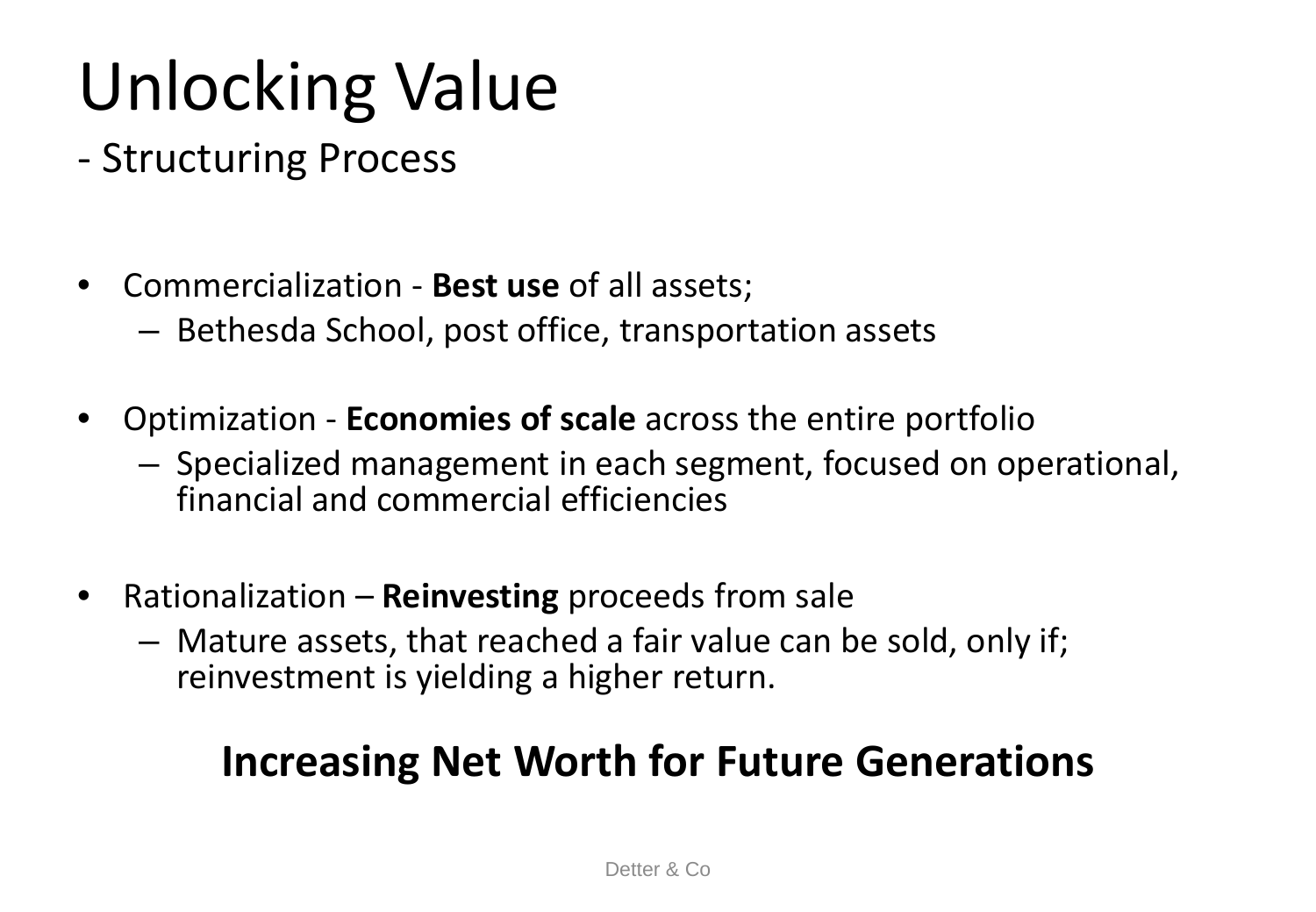- Examples of independent asset management

- **CPH City & Port -** Copenhagen
	- Residential and office properties around the port
	- Örestad 310 hectares and 20,000 residents, office space for more than 80,000 workers, and educational facilities for 20,000 students.
- **King's Cross**  London
	- The 165 hectares in central London
	- Google, Louis Vuitton, Universal and the University of the Arts
	- almost 2,000 residents
	- New public squares, gardens, and parks have opened, as well as restaurants, shops, and cafés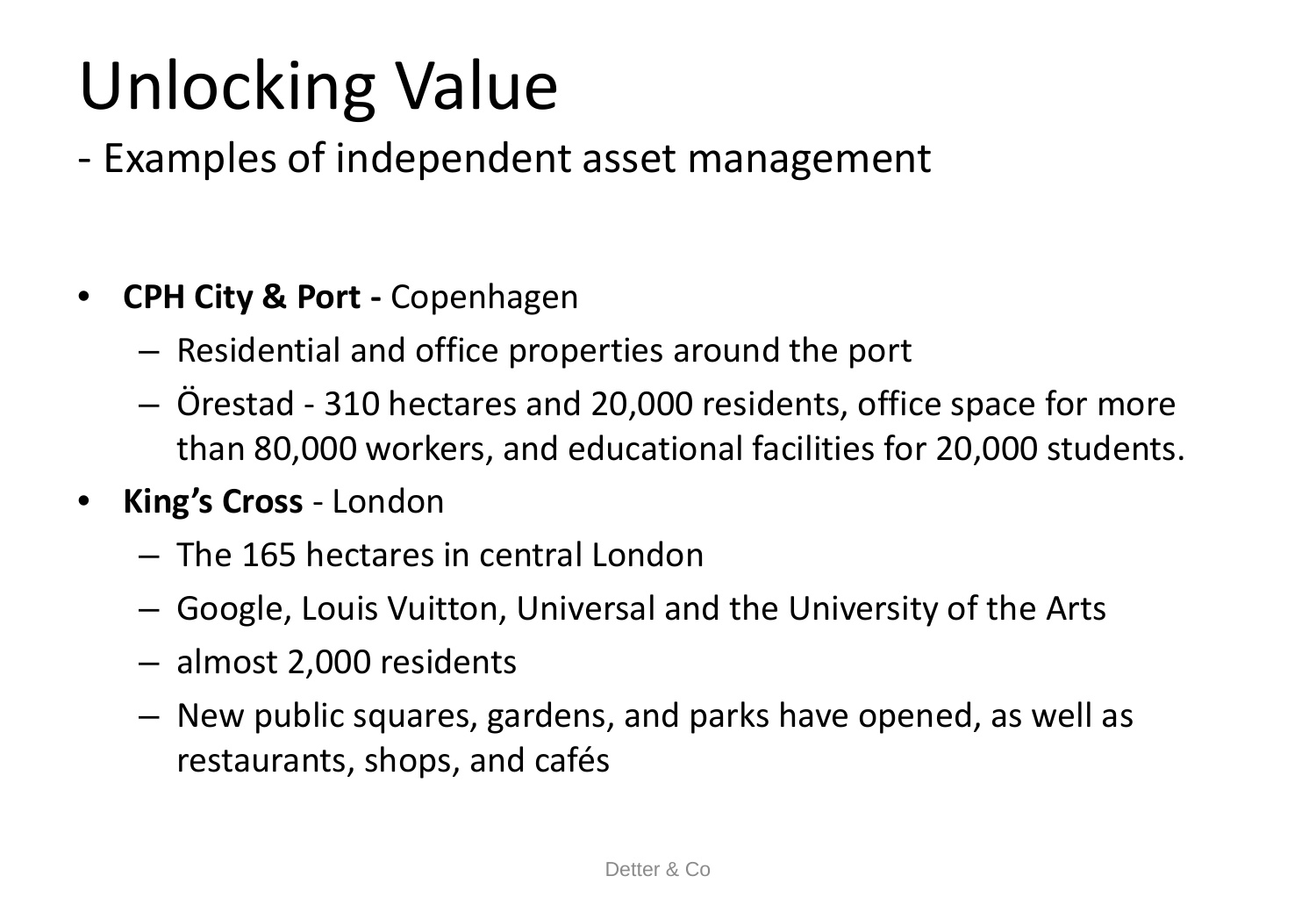- Examples of independent asset management
- MTR the **Hong Kong metro system**
	- stations incorporated into large housing estates or shopping complexes
	- residential and commercial projects have arisen above existing stations and along new line extensions.
	- leasing of retail and poster advertising space, etc.
- Singapore **The Urban Wealth Manager**
	- From military barrack to riches in 30 years
	- **Temasek** -operational assets and real estate
	- **GIC** liquid asset management

#### **It can be done!**